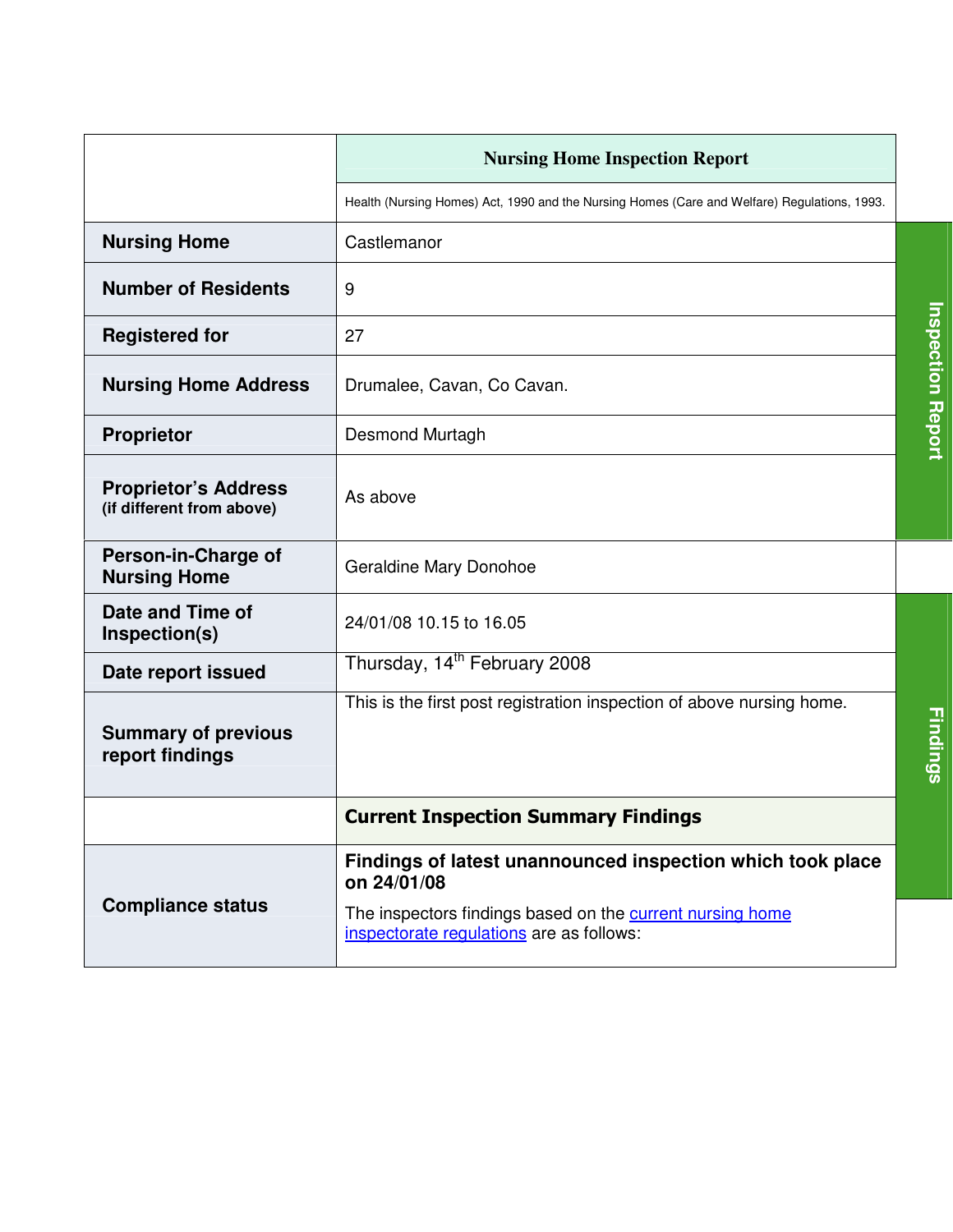|                                                                                | <b>Nursing Home Inspection Report</b>                                                                                                                                                                                                                                                                                                                                                                                                                                                                                                                                          |
|--------------------------------------------------------------------------------|--------------------------------------------------------------------------------------------------------------------------------------------------------------------------------------------------------------------------------------------------------------------------------------------------------------------------------------------------------------------------------------------------------------------------------------------------------------------------------------------------------------------------------------------------------------------------------|
|                                                                                | Health (Nursing Homes) Act, 1990 and the Nursing Homes (Care and Welfare) Regulations, 1993.                                                                                                                                                                                                                                                                                                                                                                                                                                                                                   |
| <b>Summary Findings of</b><br><b>Current Nursing Home</b><br><b>Inspection</b> | Under Care & Staffing the nursing home was compliant with 16 out of 21<br>regulations.<br>On the basis of this inspection and under current nursing home<br>regulations, there are issues that need to be addressed as outlined below<br>in relation to the Care and Staffing.                                                                                                                                                                                                                                                                                                 |
|                                                                                | Under Management the nursing home was compliant with 27 out of 27<br>regulations.<br>On the basis of this inspection and under current nursing home<br>regulations, there are no issues that need to be addressed as outlined<br>below in relation to Management.                                                                                                                                                                                                                                                                                                              |
|                                                                                | Under Physical Environment the nursing home was compliant with 11 out of 11<br>regulations.                                                                                                                                                                                                                                                                                                                                                                                                                                                                                    |
|                                                                                | On the basis of this inspection and under current nursing home<br>regulations, there are no issues that need to be addressed as outlined<br>below in relation to the Physical Environment.                                                                                                                                                                                                                                                                                                                                                                                     |
|                                                                                | Based on the most recent nursing home inspection the nursing home is                                                                                                                                                                                                                                                                                                                                                                                                                                                                                                           |
|                                                                                | non-compliant under one or more regulations. For more details see                                                                                                                                                                                                                                                                                                                                                                                                                                                                                                              |
|                                                                                | below.<br>Article 19.1(f) In every nursing home the following particulars shall be kept in<br>a safe place in respect of each dependent person:-<br>(f) a record of drugs and medicines administered giving the date of the<br>prescription, dosage, name of the drug or medicine, method of administration,<br>signed and dated by a medical practitioner and the nurse administering the<br>drugs and medicines.                                                                                                                                                             |
|                                                                                | <b>Non-Compliance</b>                                                                                                                                                                                                                                                                                                                                                                                                                                                                                                                                                          |
| <b>Non-Compliance</b>                                                          | The record of drugs administered did not have recorded the dose of the drug<br>to be administered, the frequency of administration, and the route of<br>administration was not available for drugs administered to resident **,**, **, **<br>and **. These drugs had been signed and dated by a medical practitioner<br>and had been signed as been given by a staff nurse.<br><b>Required Action</b>                                                                                                                                                                          |
|                                                                                | 1. The PIC to ensure a complete prescription requirement is<br>completed, when prescribing medications on a drug chart. This<br>should include the name of the drug, the dosage, the date of<br>prescription, the frequency of administration and the signature of<br>the medical practitioner<br>2. The PIC to refer all registered nurses to An Bord Altranais<br>Guidelines for Administration of Medication (2007) and to ensure a<br>record is maintained that all RGN have read and understand the<br>requirements of their professional body which will be inspected at |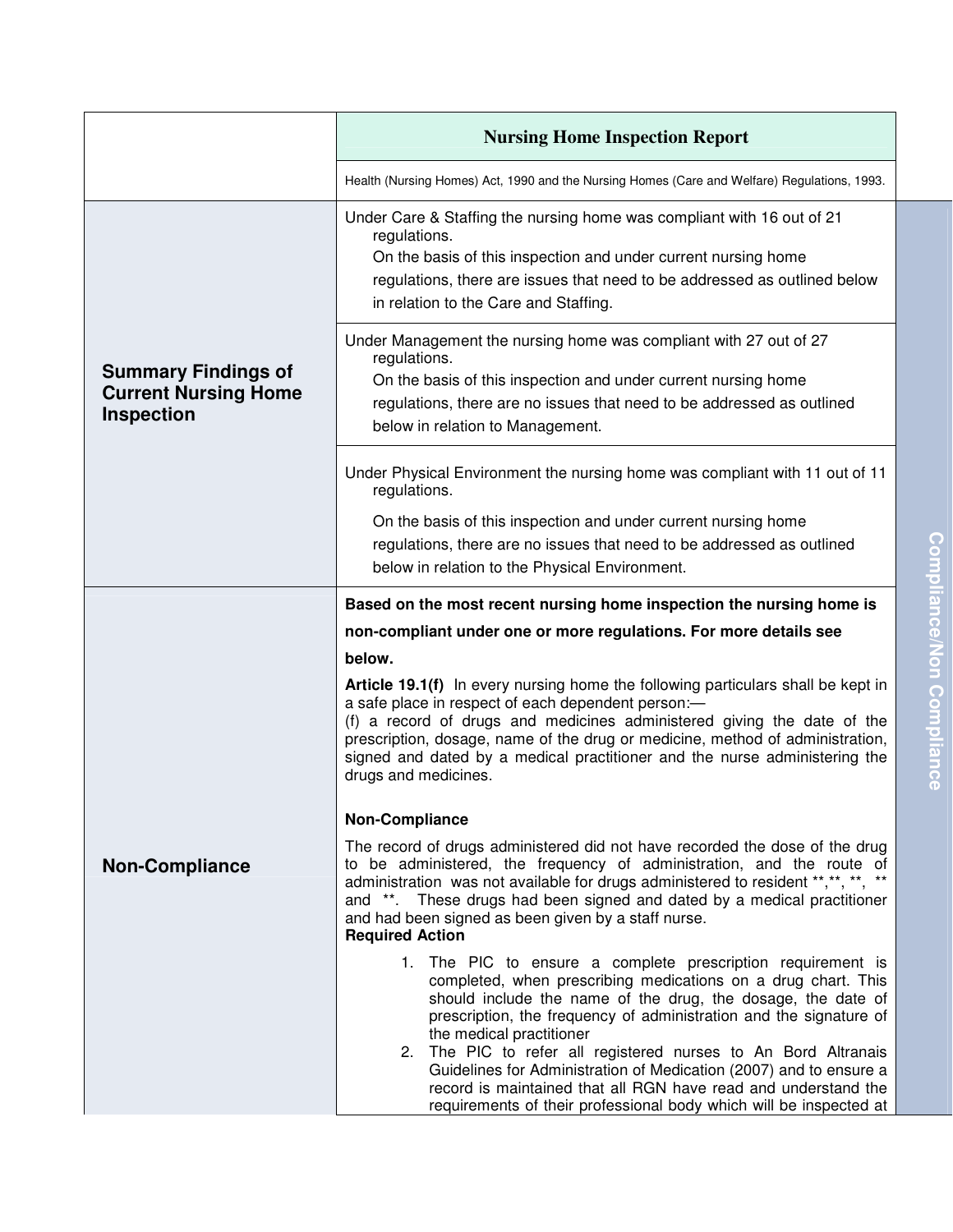| <b>Nursing Home Inspection Report</b>                                                                                                                                                                                                                                                                                                                                                                                                                               |
|---------------------------------------------------------------------------------------------------------------------------------------------------------------------------------------------------------------------------------------------------------------------------------------------------------------------------------------------------------------------------------------------------------------------------------------------------------------------|
| Health (Nursing Homes) Act, 1990 and the Nursing Homes (Care and Welfare) Regulations, 1993.                                                                                                                                                                                                                                                                                                                                                                        |
| next inspection.<br><b>Timescales</b><br>1. Within one week of receipt of this report                                                                                                                                                                                                                                                                                                                                                                               |
| 2. Within one week of receipt of this report.<br>Article 11.2 In every nursing home there shall be provided suitable and<br>sufficient accommodation which meets the minimum standards as follows $(f)$<br>suitable and sufficient equipment and facilities having regard to the nature and<br>extent of the dependency of the persons maintained in the nursing home;                                                                                              |
| Article 5. The registered proprietor and the person in charge shall ensure that<br>there is provided for dependent persons maintained in a nursing home: $(a)$<br>suitable and sufficient care to maintain the person's welfare and well-being,<br>having regard to the nature and extent of the person's dependency;                                                                                                                                               |
| Non-compliance.<br>On the date of inspection the Designated Officers were informed that the<br>Sensory Room that was to be developed and equipped as a therapeutic facility<br>within the Alzheimer's Unit had not been commenced. On this date the<br>Designated Officer were informed that there were 3 residents within the unit<br>who had been diagnosed as having Alzheimer's disease and whose treatment<br>may benefit from having this facility available. |
| <b>Required Action</b>                                                                                                                                                                                                                                                                                                                                                                                                                                              |
| 1. The person in charge to provide the Nursing Home Inspectorate with a<br>project plan to have the Sensory Room developed and equipped<br>appropriately.<br><b>Timescales</b>                                                                                                                                                                                                                                                                                      |
| 1. Plan to be forward to the Nursing Home Inspectorate within one week<br>of receipt of this report.                                                                                                                                                                                                                                                                                                                                                                |
| Article 16.1 The registered proprietor and person in charge of the nursing<br>home shall ensure that suitable, sufficient, nutritious and varied food, properly<br>prepared, cooked and served is provided.                                                                                                                                                                                                                                                         |
| <b>Article 5.</b> The registered proprietor and the person in charge shall ensure that<br>there is provided for dependent persons maintained in a nursing home: (f)<br>freedom to exercise choice to the extent that such freedom does not infringe<br>on the rights of other persons;                                                                                                                                                                              |
| Non-compliance<br>1. The menu available on date of inspection and following a review of<br>food served to residents from 17/12/07 indicates the variety of food<br>served is more restricted in choice.<br>One resident informed the Designated Officers that he did not like<br>$\bullet$<br>food available on date of inspection.                                                                                                                                 |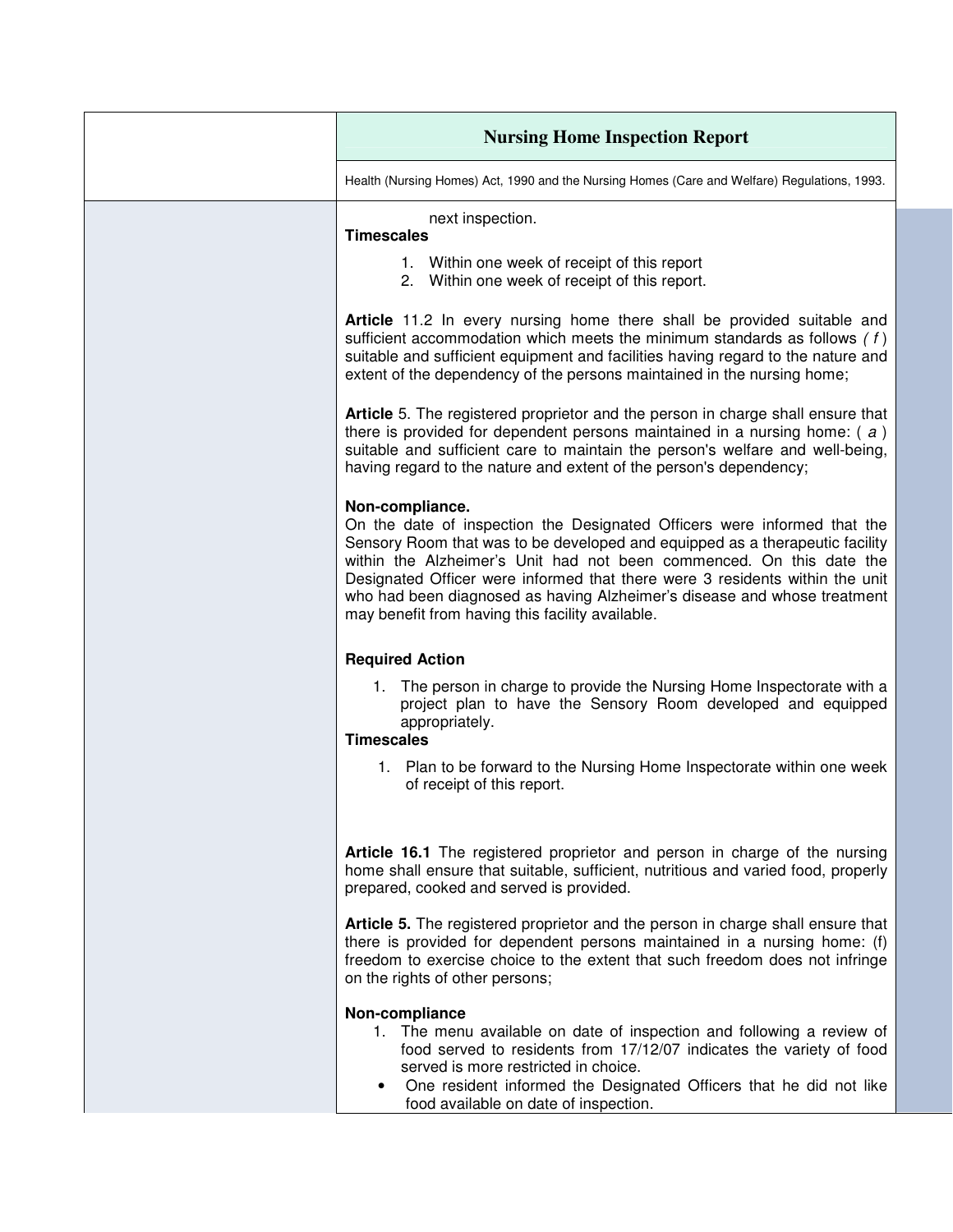| <b>Nursing Home Inspection Report</b>                                                                                                                                                                                                                                                                                                                                                                                                                             |
|-------------------------------------------------------------------------------------------------------------------------------------------------------------------------------------------------------------------------------------------------------------------------------------------------------------------------------------------------------------------------------------------------------------------------------------------------------------------|
| Health (Nursing Homes) Act, 1990 and the Nursing Homes (Care and Welfare) Regulations, 1993.                                                                                                                                                                                                                                                                                                                                                                      |
| The nursing assessment system does not permit the recording of<br>individual residents food likes and dislikes however the PIC agreed to<br>implement a system on admission to facilitate recording this<br>information and informing catering staff.<br>2. The designated officers were informed by the Catering staff that the<br>formal system for residents to record their individual choice or                                                              |
| preference of food on a daily basis had been experiencing problems<br>with residents changing their choice however the PIC agreed to review<br>this and implement such a process to ensure residents had freedom to<br>exercise advanced choice in selecting their food prior to going to<br>dining room                                                                                                                                                          |
| <b>Required Actions</b><br>1. The food been served at each meal time should reflect that on pre-<br>printed menus/pre-planned menus.<br>2. All residents should have a choice of food at all meal times.<br>3. The person in charge to ensure the nursing assessment includes<br>foods and fluids which the resident likes/dislikes.<br>4. The person in charge to ensure that the chef/kitchen staff are made<br>aware of residents individual food preferences. |
| <b>Timescales</b>                                                                                                                                                                                                                                                                                                                                                                                                                                                 |
| 1. Within 48 hrs of receipt of this report.<br>2. Within 1 day of receipt of this report<br>3. Within 7 days of receipt of this report<br>4.<br>Within 1 day of receipt of this report.                                                                                                                                                                                                                                                                           |
| All regulations, their reference numbers and the details of those regulations can be viewed in<br>Nursing Homes (Care and Welfare) Regulations, 1993.                                                                                                                                                                                                                                                                                                             |
| <b>Comments and Recommendations</b>                                                                                                                                                                                                                                                                                                                                                                                                                               |